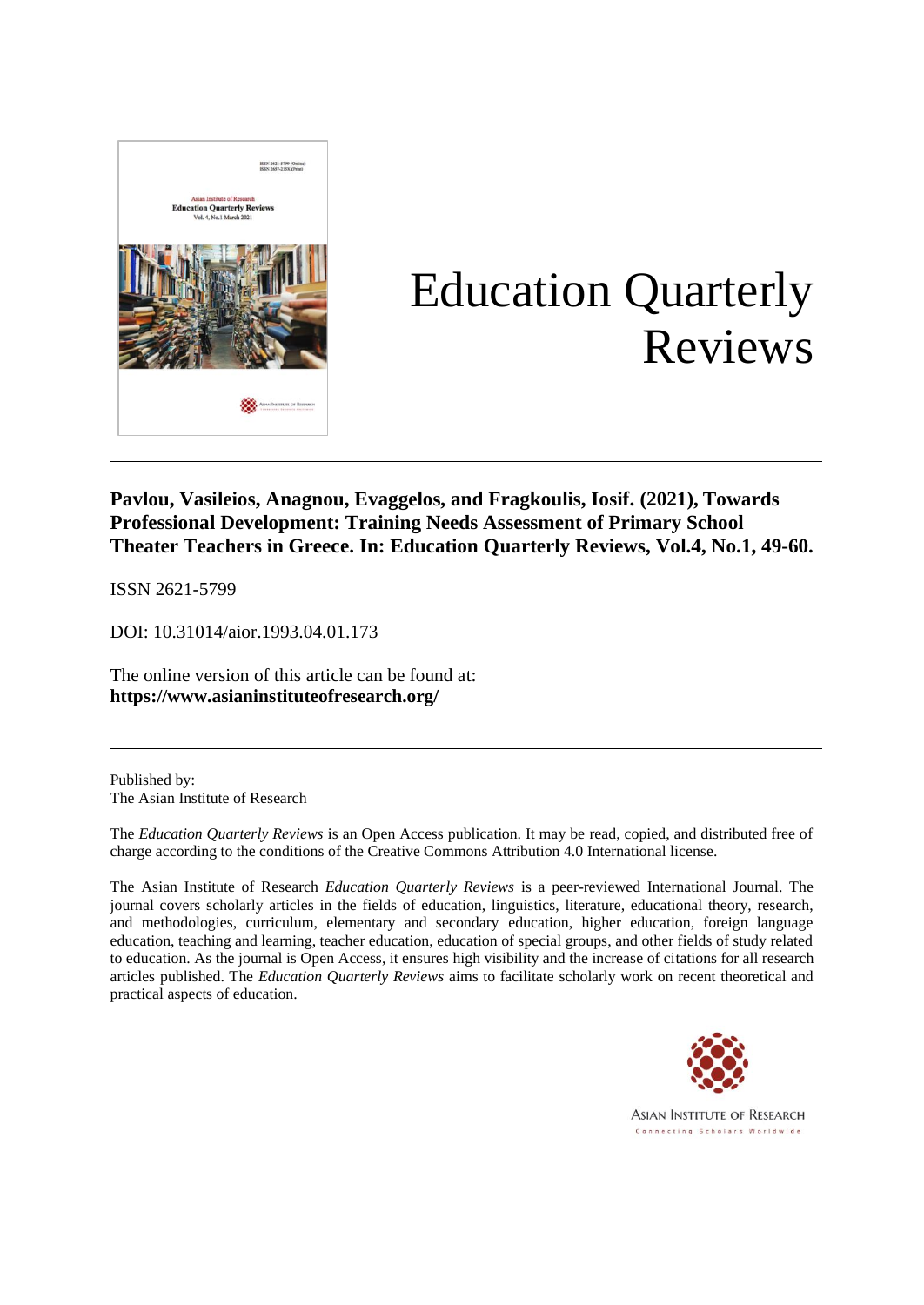

The Asian Institute of Research Education Quarterly Reviews Vol.4, No.1, 2021: 49-60 ISSN 2621-5799 Copyright © The Author(s). All Rights Reserved DOI: 10.31014/aior.1993.04.01.173

## Towards Professional Development: Training Needs Assessment of Primary School Theater Teachers in Greece

Vasileios Pavlou<sup>1</sup>, Evaggelos Anagnou<sup>1</sup>, Iosif Fragkoulis<sup>1</sup>

<sup>1</sup> School of Humanities, Hellenic Open University, Patra, Greece

Correspondence: Vasileios Pavlou, Hellenic Open University, Patra, Greece. Postal address: Ilioupolh, Athens, PC 16346, Greece. Tel: 30-694-669-7744. E-mail: vasilispaulou@gmail.com

#### **Abstract**

The purpose of this research is to investigate the professional training needs of theater educators, as they arise based on their views, who work in primary education. The fact that triggered the inception of this research was that studies concerning aesthetic education in Greece refer to all specialties (musicians, visual artists, theater educators). In some cases, research addressed in training needs that music educators or visual artist have, but not for training needs theater educators have. Consequently, the educational needs of the above specialties may converge in some areas, but, depending on the specialty, they differ in others. Additionally, until 2019, the Greek ministry of education considered the in job-training of theater educators a minor issue. For those reasons, emerged the importance of a research for the specialty of theater educators. In this context, therefore, a qualitative research was designed and conducted using a sample of thirteen theater educators, who work in primary schools in the prefecture of Heraklion, Crete. Semi-structured interviews were used to collect data and the results were analyzed by topic. The thematic analysis showed that there is an urgent need for training programs in certain areas.

**Keywords:** Training Needs, Theater Educators, Art, Theatre

#### **1. Introduction**

In our daily lives we use the word 'need', using a different meaning each time, such as necessity, desire or demand. This confusion may lead to the emergence of concepts about needs, which in economic terms, defined as supply and demand (Vergidis et al., 2010). Scriven & Roth (1990) state that a need is defined as something that can really exist and satisfy and not with something idealized or a desire. Studies concerning teachers' professional needs has been a subject for many researchers because, covering the current professional shortage reduces the gap between what one knows and what one needs to learn (Hunt, 1986 • Vergidis et al., 2010 • Kaufman & English, 1976). Goliaris (1998, as cit. In Vergidis, 2015) states that educational needs are defined as the overall teaching objects that interest a teacher. By approaching them comprehensively, a teacher will be able to improve his professional profile. In the same direction, Kapsalis and Rampidis (2006) point out that the purpose of every professional is to offer work of high social responsibility. But to achieve this, he must be able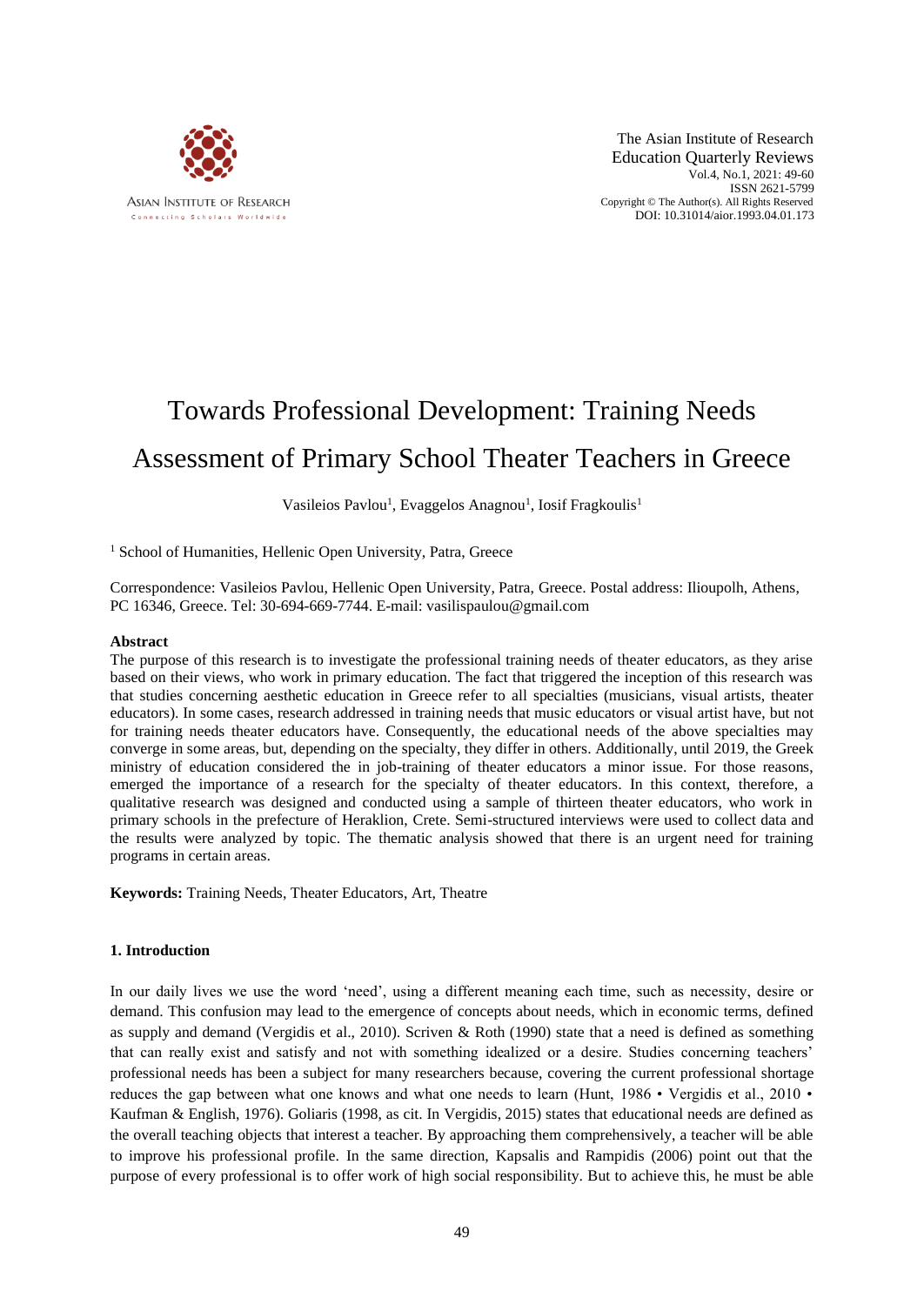to oversee the complex relationships and interdependencies of his professional field. Teachers, as a professional field, succeed in meeting their specific professional needs through various educational trainings. An active educator, in order to be able to meet modern demands of society, must develop both personally and professionally. The training process is an integral part of his personal and professional development.

In Greece, research results (Sfontouri, 2019 • Kotsiori, 2017 • Tsarmopoulos, 2018) showed that training needs vary, not only depending on the field and specialty, but even depending on the University of graduation, since pedagogical courses are compulsory in some university departments, but differs the content as well as the teaching method. In addition, it seems that even for teachers of the same specialty, training needs vary, depending on the elective courses offered at undergraduate level (Vergidis et al., 2010 • Kapsalis & Rampidis, 2006).

Aesthetic education is an essential part of the educational process. The school is one of the most suitable institutions for the education of students in the arts. Theatrical education, as an integral part of aesthetic education, is called to convey to students the sense of art. The quality of the theatrical education course also determines the students' interest in the art of theater. In this part a key role is played by the teacher who undertakes to teach the subject (Greenwood as cit. In Schonmann, 2011).

The role of art, and more specifically of theater in education, has been proven to be absolutely important in the educational process (Cachia & Ferrari, 2010). In the Greek educational system, this important recognition began to appear since 1990 (Sextou, 2002), a year when the introduction of specialized teachers in the field of theater began. However, despite the long-term presence of theater educators in schools, the competent hosts that undertake trainings, provide a wide range of options for key disciplines, such as that of teachers, but not for the specialty of theater educators. The present thesis aims to contribute to the investigation of this gap, seeking the training needs of theater educators who work in primary education in the prefecture of Crete in Greece.

#### **2. Importance of teachers' training**

Knowledge, especially nowadays, is produced, diffused, evolved, supplemented and replaced by a new with such a short speed that makes training an integral part of the professional and personal career of every person, every industry and every society (Pavlou, Anagnou & Fragkoulis, 2020). Vergidis et al. (2010, p.6) state that in a modern society, which is characterized by increasingly changing working conditions, the professional development of teachers is absolutely necessary. To achieve this change, teachers should be actively involved in various forms of training as well as in specific teaching activities. Teacher training is part of the educational policy for the development of lifelong learning and is therefore part of the educational change that is being undertaken.

Education, is by definition interconnected with knowledge and therefore inextricably linked to the institution of training. The rapid development of pedagogical science, the need for introduction of new approaches in the field of learning (Vallack, 2015) and the enrichment of older ones, the introduction of ICT (Giavrimis et al., 2010) and management (Anagnou, 2017) in education are a few of the reasons that make teacher training a great undertaking.

Xochelis & Papanaoum (2000, as Cit. In Kapsalis & Rampidis, 2006) state that in order for a teacher to be able to develop, both professionally and personally and to be competitive in modern requirements, he must participate in an ongoing training process. The duration should start from his entry into the profession and reach the end of his professional career.

#### **3. Importance of aesthetic education**

Increasingly in recent years, formal education programs in many countries have begun to place more emphasis on the role of art in education. As mentioned by Weitz (1972), art and education are bridged through the concept of aesthetic education. Its benefits, are widely recognized. The role of arts in the process of education is an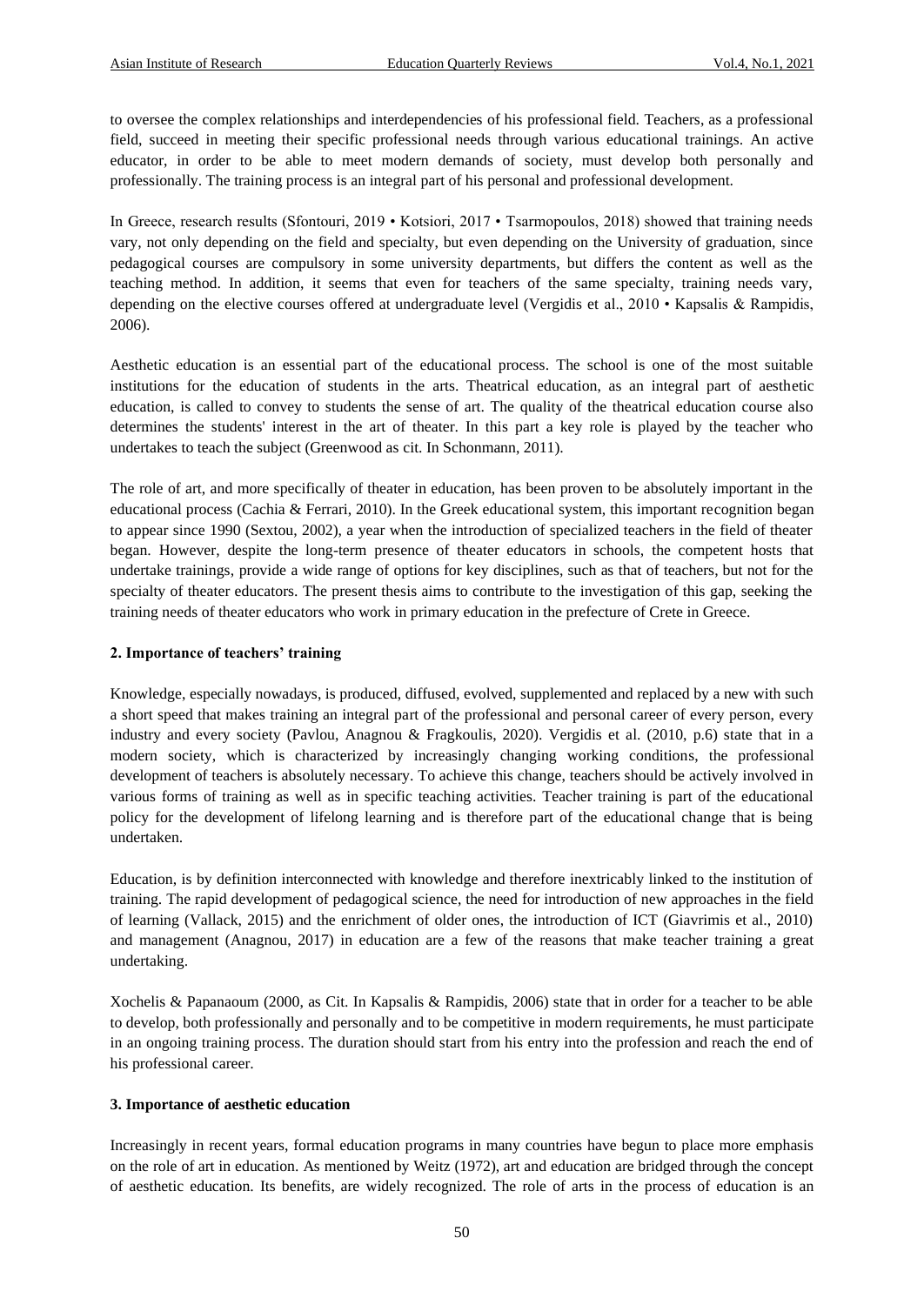important qualitative renewal, as critical thinking, creativity, social, aesthetic and emotional cultivation of young people develop. The importance of art in education, both for teachers and students, reflected in research by Weitz (1972), Schonmann (2006) and Calderhead & Shorrock, (2005). When teachers know and recognize the important role of art as an educational tool, they contribute through it to the overall development of the child, which is achieved both with his mind and with his sensory-motor means.

In the Greek educational system, the subject of aesthetic education entered in 1990, when significant changes were made in educational policy concerning the curriculum of primary and secondary education. Despite the efforts of the Greek educational system, which aimed at the development of arts in education, there is still a long way to go in this direction. As early as 2002, Sextou (2002) had made reference to the importance of integrating the subject of aesthetic education in schools and its teaching by properly trained teachers. In 2015, thirteen years after the first suggestion for specially trained educators in the field of aesthetic education, the research of Zorbala et al (2015) showed that, even from universities, prospective teachers are not trained in the effective use of art in order to apply it as an educational tool.

#### **4. Theater in education**

In school environment, the art of theater has correspondingly deep roots. In particular, Bolton (1985) states that in the United Kingdom, the first to introduce theater into the classroom through theatrical play was Peter Slade in the 1930s and 1940s. Slade, although originally intended theatre to serve as an auxiliary tool in the hands of teachers, eventually became widely accepted as a good teaching practice.

Although Slade presents himself as a pioneer in this field, the one who established the method of teaching theater in education is Brian Way. Initially embracing Slade's philosophy, he later introduced techniques from Stanislavski's method. This change in the process of teaching theater in education has given teachers greater confidence in how they can manage theater as an educational tool. O'Toole (2005) states that the drama in education depends to a large extent on the respective group of students who take part in it and the external conditions that take place at the given time in the given space. Control in these conditions is limited, and consequently participants have to constantly renegotiate how they can manage and manifest the basic elements of the dramatic form. Therefore, drama in education is an ongoing process.

Bolton (1985) states that when students relate to drama, they certainly learn something. Wright (2014) agrees, adding that when drama is effective, then it becomes an educational tool. Theater in education has a multiple role. It is a communicative, creative, collective and artistic activity. Its purpose is to help students understand the social relationships that develop inside and outside the school, to socialize and be able to integrate into the wider society (Grammatas, 2001).

#### *4.1 Theater in Greek educational curriculum*

Theater as a separate subject was introduced in the Greek curriculum in 1990 (Grammatas, 2001 • Sextou, 2002). Prior to 1990, there was no official guide on how theater could be implemented in schools. General education teachers applied theater techniques based on their own knowledge, mood and experience.

The subject of theater in the Greek educational system, has no specific educational target. The course is not aimed at a predetermined correct or desired attitude, ability or knowledge. An experiential awareness is attempted in order to develop a personal attitude towards issues that each person faces as a member of a team. This experiential character aims at cultivating the expression and familiarization of the student with the theatrical act.

Theater in the Greek curriculum extends from Kindergarten to High School. The need to introduce the subject in the pre-school and in the first school phase of education arises from the indisputable fact that theatrical education contributes - as an activity and as a teaching methodology - to the better preparation of children for their integration into the pedagogical system and to the acquisition of better relations with themselves and others.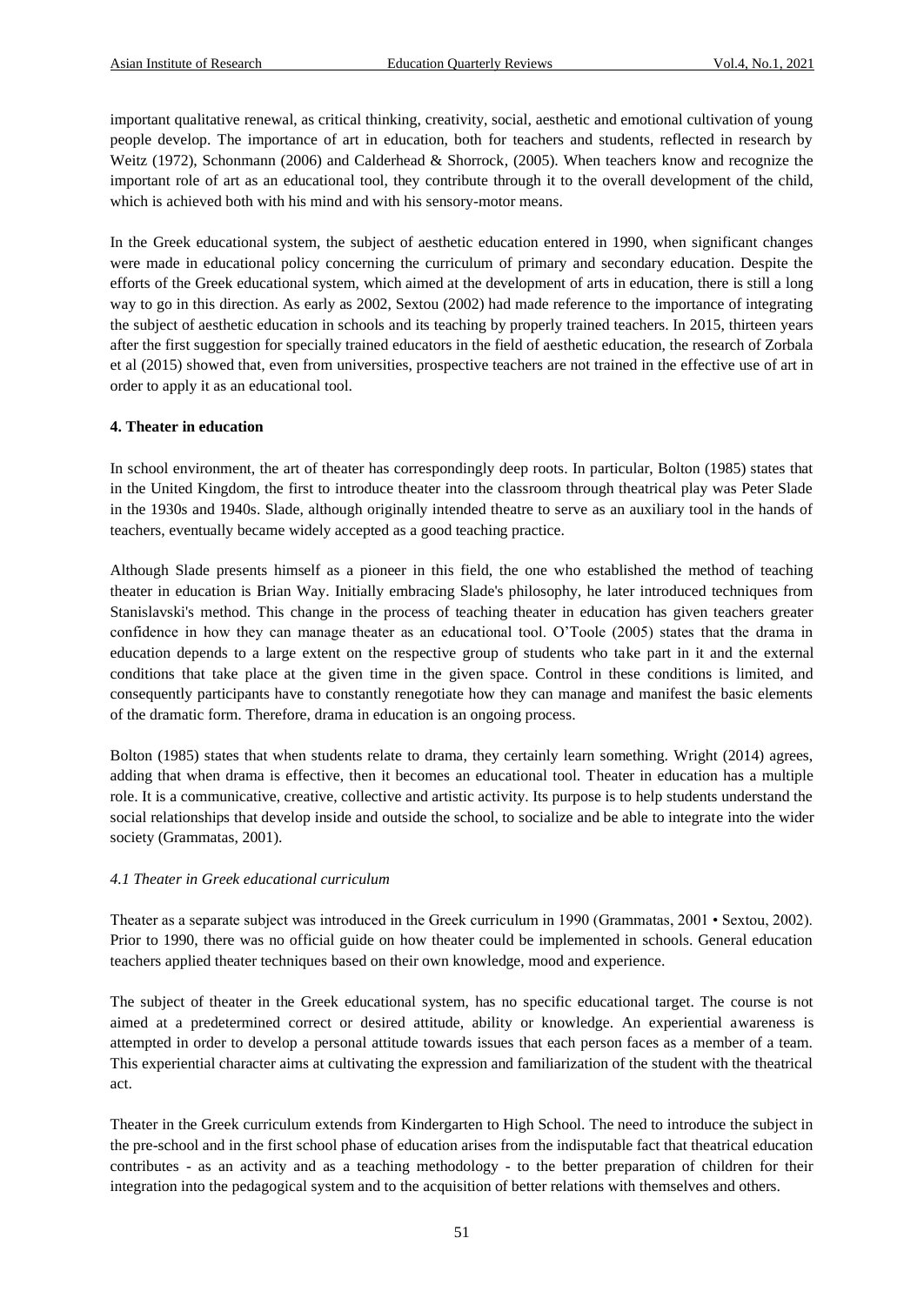During the drafting of the detailed study guide for educators. Every effort has been made to ensure that the course combines knowledge, creation and expression in a balanced way. Regarding the structure, the spiral evolution of the contents leads from simple to complex activities and from practical to theoretical approaches.

In particular, the following is sought:

- The development of the personality, the aesthetic cultivation, the freedom of expression, the selfknowledge and the mutual respect of the students within the school team.
- The acquisition by students of that knowledge that will help them to understand, recruit and evaluate the theatrical event, and to transform their knowledge and experience.
- The creative contact of the students with the art of theatre both through the dramatic texts and through their stage expression, with the ultimate goal of expanding their studies in the cultural field.
- The enrichment of the teaching methods with the principles and techniques of the theatre (dramatization, etc.) and therefore the improvement of the teaching program as a whole. (www.pi-schools.gr)

#### **5. Method**

The data collection method was qualitative. The decisive factor was the harmonization of the method with the research question.

The research question was: What are the theater educators' training needs, according to their views?

The purpose of the research was to investigate and understand a central theme through a detailed description (Creswell, 2016; Bell, 2005; Robson, 2010). The research used a case study, since it concerns the theater educators of a particular prefecture, that of primary schools of Heraklion Crete during the school years 2019- 2020. This strategy was chosen because the research aims at a deeper understanding and interpretation of personal perceptions and experiences of participants about the type and preferences regarding their professional development.

The data production and collection technique was the personal semi-structured interview. Such tool enables the sequence of questions to be modified (Bell, 2001), there is great adaptability, as the interviewer can add ideas at any point, explore deeper motivations and views. Also, there is room to clarify the answers of the respondents and there is better control of the interviewer over the information he will receive since he can ask specific questions (Robson, 2010; Creswell, 2016; Bell, 2005).Therefore, this tool has been chosen as the most appropriate to highlight the views of the participants.

#### *5.1 Participant Characteristics*

The participants of the research (convenience sampling) were 13 theater educators working in primary schools in Heraklion Crete during 2019-2020. As for gender, 3 educators were men and 10 women. The average age of the participants was 33 years and the average working experience was 8 years. Ten of them have participated in training programs, either on the subject they teach or on something different, but always in relation to their educational activity. Undoubtedly, the participants in this survey do not represent the entire population of theater educators in Greece, and consequently, the research results are not generalizable.

#### *5.2 Data analysis method*

Thematic categorization was used as a procedure for analysis of data collected from the interviews. In thematic analysis, the focus is on concepts, meanings or themes, which refer to the phenomenon under study and how it is perceived by the participants in the research. Boyatzis (1998) summarizes the thematic analysis in four stages. Clarke, Braun & Hayfield (2006, Cit. In Smith, 2015) are in the same direction, but adding important details on thematic analysis. In the present work, the choice of descriptive thematic analysis was considered the best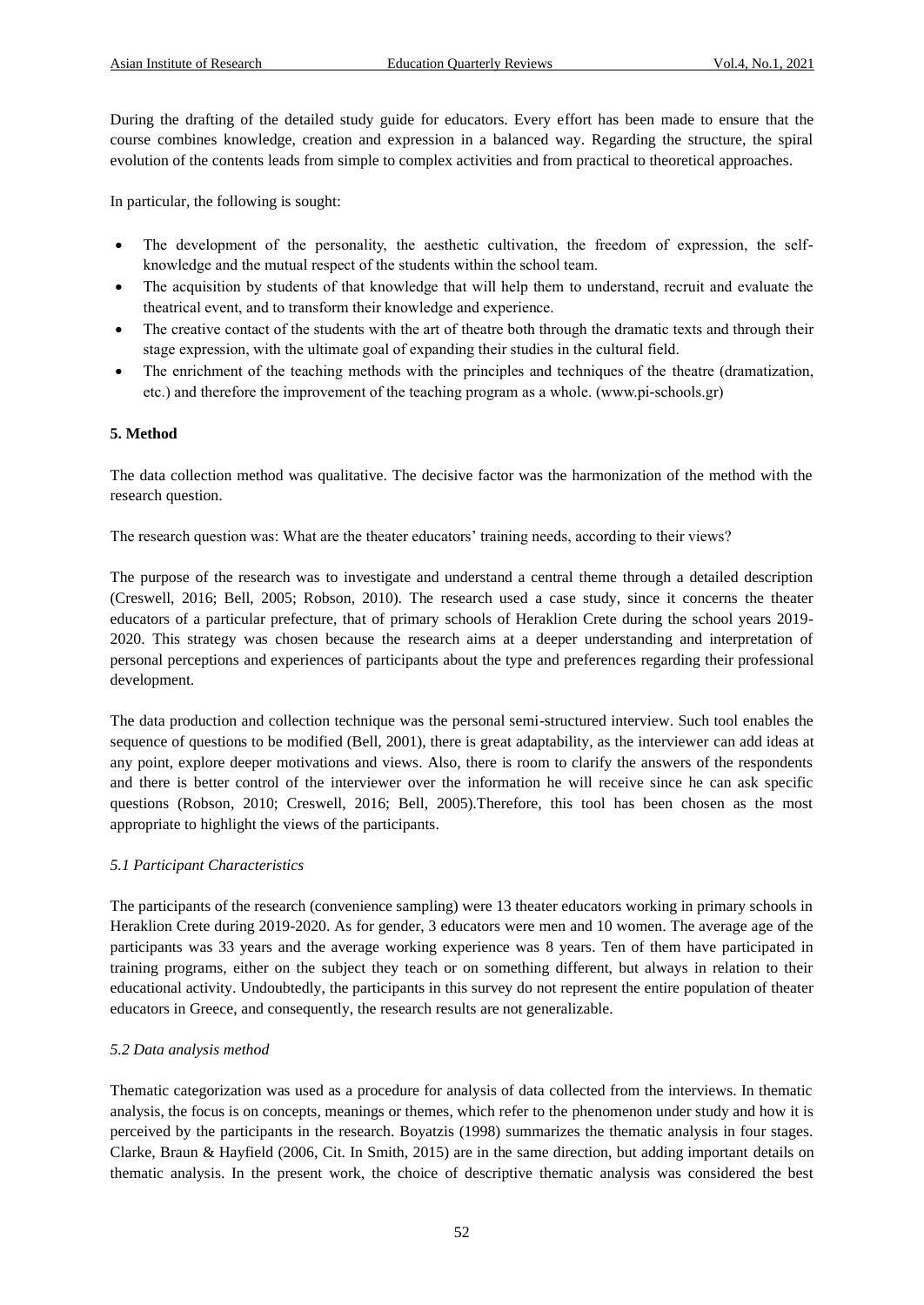choice, as data resulting from the interview information do not need deeper analysis. Several testimonies were added from the information given by the participants in the final report to confirm the data.

#### **6. Results**

A general reading of the interviews was initially done, in order to highlight the thematic categories. The interviews were then divided into sections according to their content and specific headings were given. This was followed by the creation of a list of coded titles and the identification of overlaps in the coding. The final codes were collected and thus four general categories emerged. These were identified according to the answers of the teachers who participated in the interviews and based on the purpose and questions posed in the research.

At the stage of information analysis, four thematic topics were selected and used. First topic was the academic background in order to investigate if theater educators feel well trained from their universities. Second topic was the professional experience in order to obtain information about difficulties they meet in their profession. Third topic was the training needs theatre educator mention and the last topic was the participants' training preferences The present paper focuses on the training needs that theater educators mention they have.

#### *6.1 Training needs*

Theater educators' training preferences were expressed by answering questions about the content of training, host implementing the training, appropriate time to attend a training, form of training (live, distance or mixed) and appropriate time to complete a training cycle.

The largest number of participants revealed that the most basic way for a theatre educator to improve his role in the modern school environment is that of participation in seminars and trainings, continuous effort of selfimprovement through internet technology and theatrical developments.

Theater educators also, emphasize on the lack of information they have about training programs. The main way to be informed about training programs is through the internet, discussions with colleagues and via relevant posts on the page of Scientific Association of Theater educators (PESYTH).

In order to attend a program, theater educators seem to place personal interest and content as key factors. Most of the participants revealed that they choose the training based on their own interests. They also try to choose from the offered training programs, first those that are directly related to their profession and then programs with different topics.

The main expectation from their participation in training programs is acquisition of new knowledge. In this way they will optimize their educational process, which implies personal professional development.

#### *6.1.1 Content of the training programs*

When asked about the content of a training program, theater educators referred both to practical and theoretical issues. Regarding the practical content of a training, it seems that the participants prefer practical tips for classroom management, ideas for new theater games, practical tips for managing students with special educational needs, teaching theater via technology and, finally, lesson plans.

*...the theoretical part should focus on managing in-school problems through theatrical education, on child and adolescent psychology and on ways of communicating with specific cases of parents. Cases of abuse, domestic violence, etc.... The practical has to do both with innovative theatrical games in the field of theatrical education, and how we can deal with special cases practically, through a game. (I2)* 

*...practices on how to teach theatrical play, creative ideas...how to deal with some difficulties in the classroom. (I6)*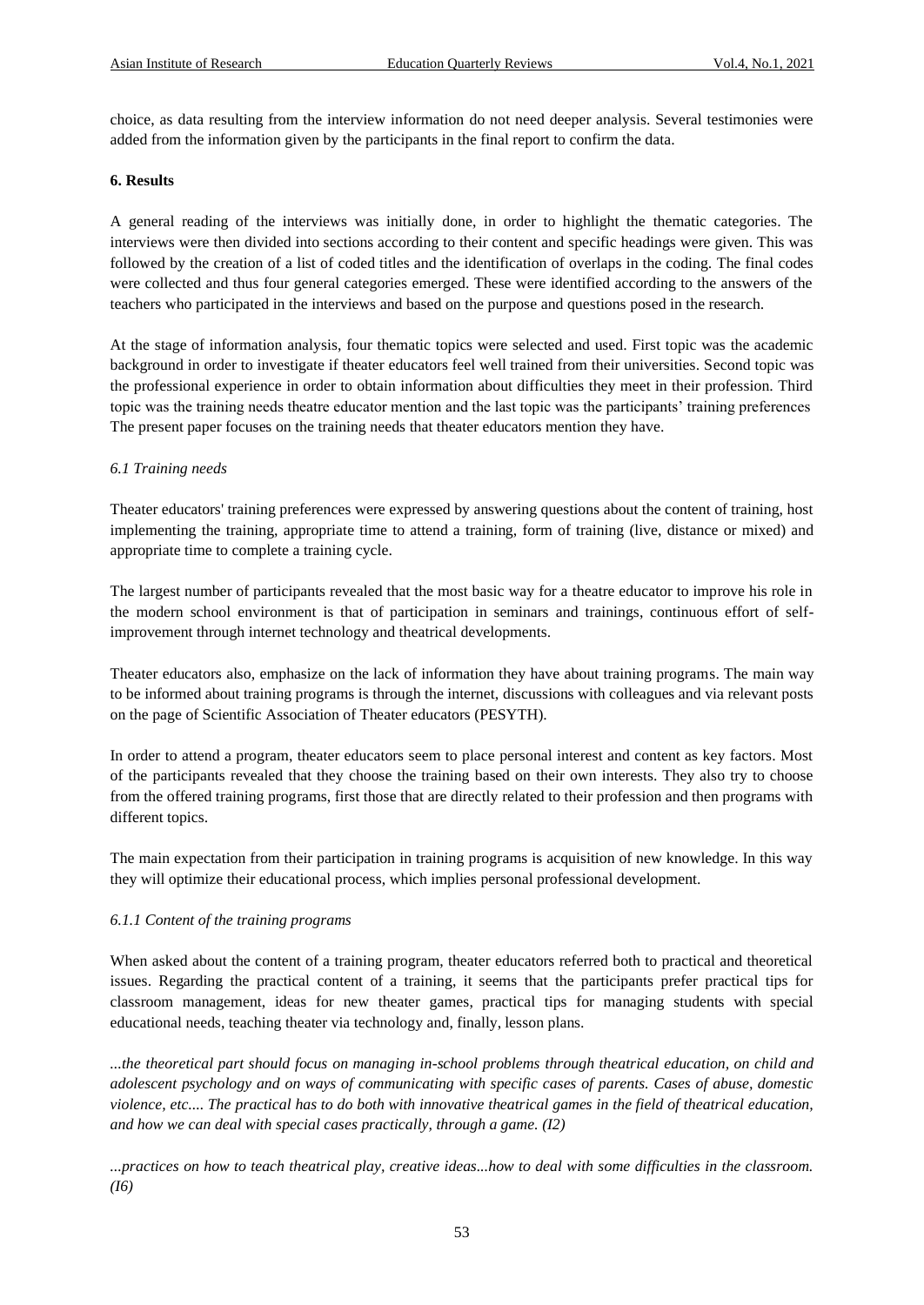*We have flexibility in the material we can use and in the curriculum. I can achieve the same goal through different methods, or different types of theater. So a variety would be, to know how puppet theater works and how black theater works and how new technologies in theatre works. (I11)* 

*The content I would like to have some lesson plans. Because in 45 minutes you have to fit everything. This always makes it difficult for me. (I12)* 

Regarding the theoretical content of a training program, it seems that psychology related issues are preferred according to participants. In 7 of the 13 interviews, participants preferred a training to include effective ways to communicate with both students and students' parents, as well as developmental issues.

*I would like better a training in psychology and problem management in pre-adolescence students because now children go into pre-adolescence from the fourth grade. And I would also like a special seminar that has to do with building relationships with parents, and how it can be built even though you are a theatre educator and not α general education teacher. (Ι2)* 

*...I think lessons that have to do with psychology, these are something that would interest me and I would attend it with great pleasure. (I4)* 

*Maybe matters of psychological nature for children... how to say ehm...developmental. To learn a little about how children develop so that we can better contribute to their psychology. I think that is missing. (I9)* 

#### *6.1.2 Host implementing training*

Regarding the appropriate host for the implementation of training programs, most of the participants state that it should be public. In this way, they believe, that it will be possible for all theater educators to participate without any financial cost.

*First of all, definitely without any cost. It should be organized from the ministry and in-school, i.e. as usually trainings are done for other teachers. (I7)* 

*I think the Ministry. Yes, because it is something objective, something that is offered to everyone. Because I may have to give money to go to Athens to attend a training program. But if a colleague can't afford to participate in a training program, the ministry must provide all the means, to train him or her. Yes this is a work entirely up to the ministry. (I11)* 

However, in the answers given by the participants, it seems that although a public host is the most appropriate, they do not exclude a private, as well as a mixed model of the two. More specifically, in 4 interviews a private host is mentioned as suitable for training theater educators.

*...since we are talking about a public school, definitely a public host. But a private host also, why not. Of course for teachers it should be free. (I8)* 

Interviewees mention for a mixed model, that the private host should be completely relevant to the profession of theater educators and to theater in general.

*I think it would be the Panhellenic Scientific Association of Theater educators. A fairly suitable host. In collaboration, however, with a legally established association of drama therapists. (I2)* 

*Nice question...Obviously the experts of theater or experts on theatrical games. A mixed model of private and public host. But surely a private host could help more. (I9)* 

*6.1.3 Appropriate time to attend a training*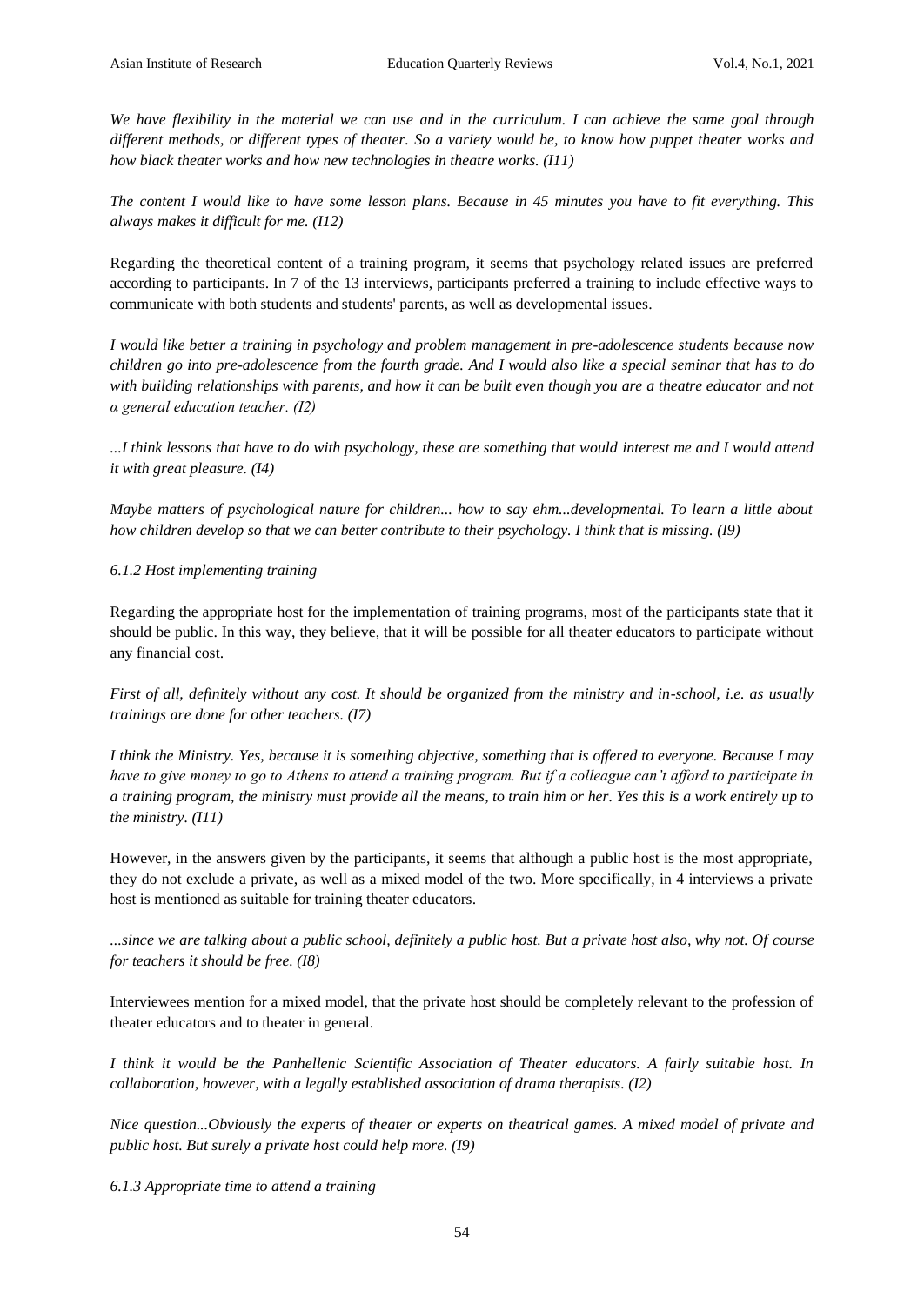The most appropriate time for the implementation of a training program was captured by the participants with quite interesting variation. Data obtained show a preference for the implementation of in-school training during morning hours. More specifically, 7 participants report the above preference because it harmonizes with trainings attended by general teachers. There are, however, 3 participants who think that ideally trainings should be done overtime. They mention that there is obviously much more free time.

*At school time. Because it is considered in-school training. I think it is perfectly productive to do it in the afternoon, but I do not think it is right since the legal framework says that everyone else (general teachers) gets trainings from 8:00 to 13:00. If everyone else does training in the afternoon I will be happy to do it in the afternoon too. (I2)* 

*Okay, it should definitely be off-schedule and I would say maybe weekend. Yes, days that are generally more relaxed for all people. (I3)* 

Finally, afternoons, either on weekends or daily, are reported as the preferred time by 6 participants. This time is mentioned as ideal since everyone will be able to participate.

*I think morning hours or something that starts Friday afternoon to Saturday or Sunday morning is something that is accessible to everyone or at least to most. (I4)* 

#### *6.1.4 Form of training*

Regarding the form that a training program should ideally have for theater educators, this is the way of physical presence. Nearly all the interviewees prefer to participate in various programs with physical presence in workshops and experiential exercises. On the other hand, none of the participants showed interest in training, purely from distance.

#### *...I would prefer the seminar to be experiential, not theoretical. (I6)*

*...not in the same way that they are done for (general) teachers...our lesson has a different nature, it cannot remain in a theoretical context. I mean that for us it would be better experiential trainings. Okay theory is good but it is better when you have learned something first hand you have. (I8)* 

However, 2 of interviewees prefer a mixed model of training programs. A model that participants will be able to attend its content live and from distance. They emphasize that, in this way, everyone will be able to participate without having to move to another city or even another prefecture.

*...to create a public organization or company of theater educators who will organize training seminars that will be accessible to all via internet due to the long distance. (I4)* 

*...in all ways. And via internet. And physical presence. Via internet it would be useful. For those in remote areas. (I9)* 

#### *6.1.5 Appropriate time to complete a training cycle*

Regarding time that it takes to successfully complete a training program, participants gave a fairly wide range of answers. The minimum duration is 2 to 3 months and certainly not just a few days. The duration of two or three months offers confidence in the successful acquisition of new knowledge.

*Certainly we should not talk about one-week or three-day seminars. It should be an ongoing training maybe two or three weekends a month for two months or at least something more. To be continuous, not to be a fragmentary event. (I4)*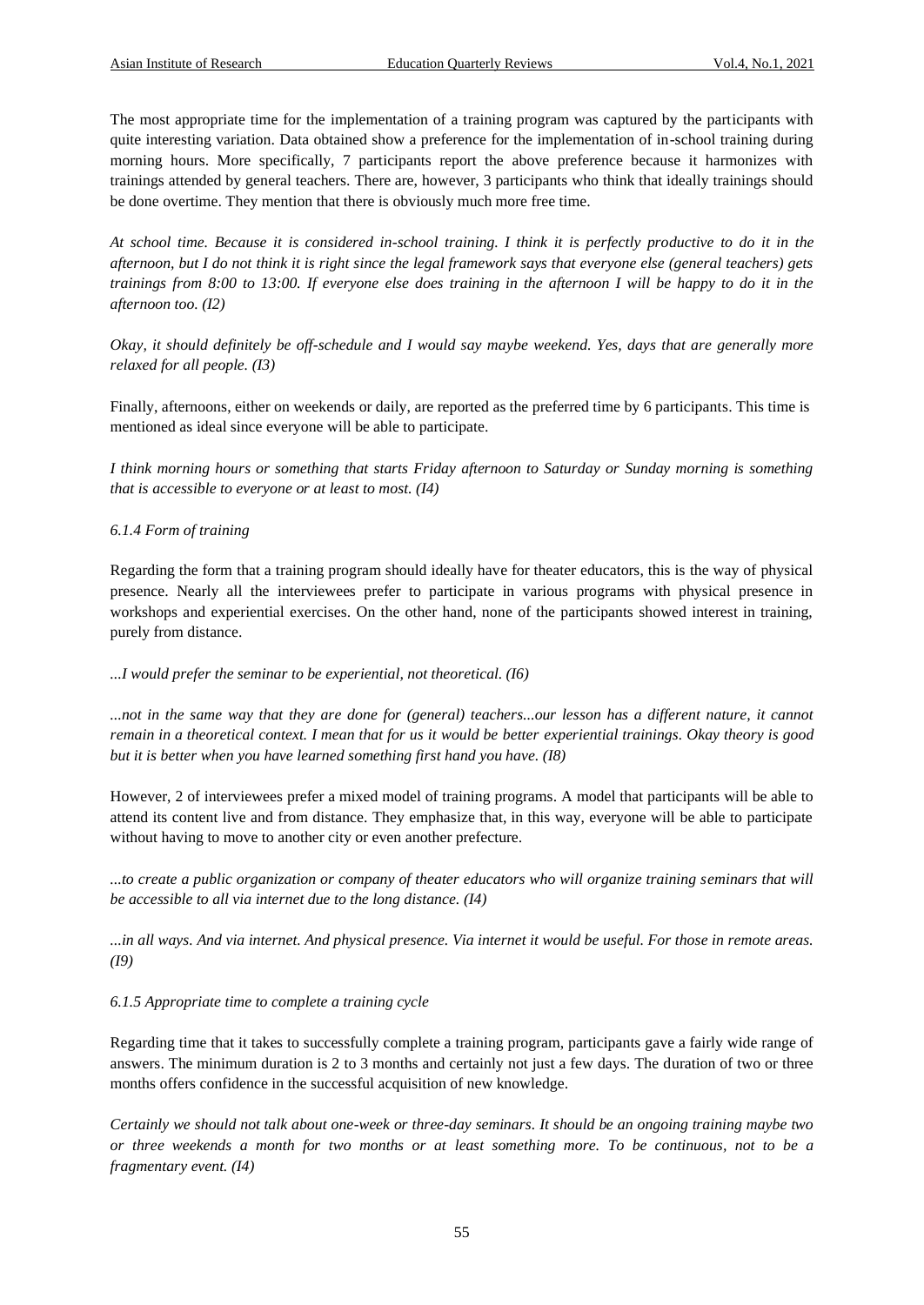*... I do not know...basically depending on what one wants to learn. If it's something I do not know I could stay in training, let's say 2 or 3 months maybe all year, depending, I do not know. It depends who will do it and what it will have as content. (I8)* 

On the contrary, the maximum ideal duration for a training program is 2 to 3 years.

*...Difficult question because, as we know, most seminars are done now in half and a year. I would say that, ideal training should be time consuming like 2 or 3 years. But without, of course, having daily lessons. It should have more sparse lessons but longer duration per lesson. In order to have, between lessons, time to immerse in what you meet there in each session. (I3)* 

An important element of the answers is that all participants believe that the training process should be ongoing. Periodicity is also considered a necessary factor in programs because with this way they will be able, as mentioned, not only to attend or participate, but also to assimilate what they learn effectively.

*We would gather, once in three months, to exchange views and problems so that there is feedback until the next time. So questions will be created and then answered, there should be a continuum on a training program. (I7)* 

#### **7. Discussion-Conclusions**

The importance of theater in education and the role of the teacher were presented in the literature review. Theater educators are required to be both scientists and educators. To be able to respond, their training is needed more than ever. This research focuses on whether theatrical teachers have the appropriate resources to cope with an ever-changing society but also with the growing professional needs of the modern school. The conclusions of the present study, however, cannot be generalized, due to the methodological approach chosen.

As Dewey (1986) points out, engaging in the art of theater is essentially experiential. The nature of the theatrical lesson is similar and thus unleashes creativity. So, the practical part of a training that theater educators mention is the one that will give them the necessary supplies. This aspect highlighted by the research of Flynn & Carr (1994) in which, they point out that using theater can enrich teachers' educational tools. The way, however, and the means should be well chosen, and in any case teachers should have the right direction from experts.

In terms of content, the critical issue of classroom management is in their first choices along with the management of students with special educational needs. Theater educators focus on psychology, effective communication, and developmental issues. It seems that a training program should not have a one-sided orientation but take into account the needs of teachers. As Gokmenoglu et al (2016) report, diversity, multiplicity and flexible forms are more effective in training programs.

Eight of the participants stated that they had participated in a training program in general, two of which answered that it did not help them at all while the other six answered that with what they learned in the program they enriched their knowledge. A training in the use of drama for educational purposes affects the professional development of teachers. This finding seems to agree with the research of Alexiou & Zourna (2016) which showed that training on the exploitation of drama as an educational tool worked positively, pushing teachers to take on more responsibilities and to participate in additional training programs concerning the subject.

As for the implementing host of training programs, the highest position is held by the public so that all theatre educators can participate without personal financial cost. A private host is preferred by the participants in cases where it is directly related to their interests, but also when there is no other solution.

For most participants a training, ideally, should take place during working hours. Lifelong learning is the basic preferred form for theater educators due to the experiential nature of the course. However, there are cases in which theater educators have expressed their preference for a mixed training model. The multifaceted role of the mixed learning mode is described in detail by Bonk & Graham (2006). As educational techniques and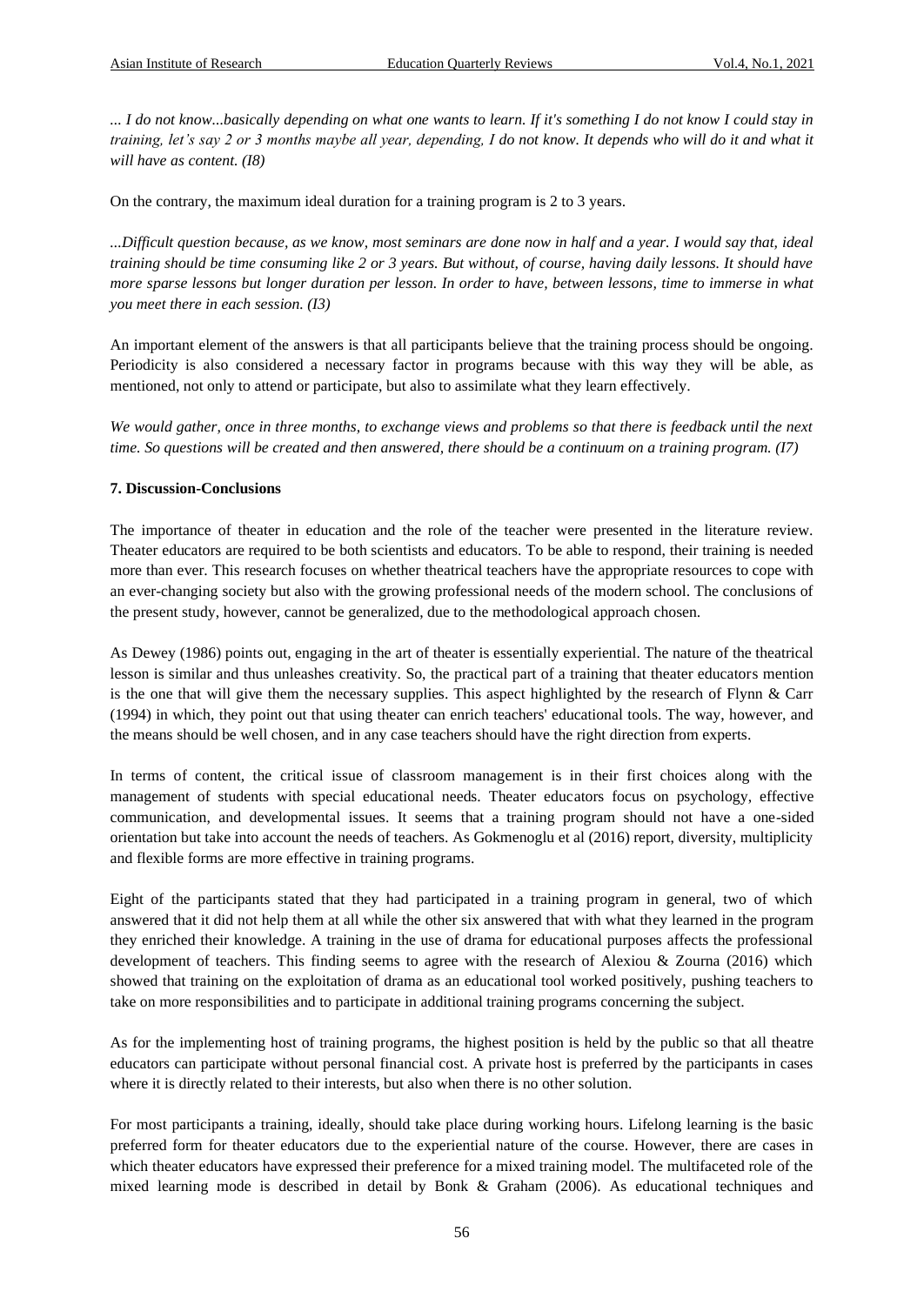technology evolve and progress the same should happen with training programs. The important contribution of the mixed training model is also presented in Greece. Research has shown that the largest percentage of teachers consider the mixed model to be a more efficient form of training (Vergidis, Anagnou, & Karantzis, 2010). Whatever the form, however, the training should reach the desired goal, development. This point of view underlined how important it is for a theater educator to participate in training programs even when he/she is far from the basic training centers. According to the participants, many of the theater educators do not have the opportunity to take part when serving in schools located outside the major cities where seminars and trainings take place. So distance participation can meet their educational needs.

Finally, regarding the duration a training program should have in order to be complete, the answers given, vary from two months to three years. What the participants agree on is that every training process should have an ongoing character, in order for the assimilation of new knowledge to be effective. This finding agrees with Jacob & Lefgren (2002) who state that the time dedicated to a training program is one of the determining factors for desired educational results.

Overall, we would say that theatrical education is a basically experiential lesson, which contributes to the comprehensive educational process. Teaching this subject by properly trained teachers improves students' abilities in such a way that they develop better relationships not only with themselves but also with all the people they meet. The profession of theater educator emerges as a valuable aid of education. Therefore their professional development should be in line with that of other teachers. For this reason, more emphasis should be placed on the educational needs that theater educators have and want to meet.

#### **References**

- Anagnou, E. (2017). The headmaster-leader of Second Chance Schools. Retrieved from https://journal.educircle.gr/images/teuxos/2017/teuxos3/teyxos\_5\_3\_4.pdf (in Greek)
- Angrist, J. & Lavy, V. (2001). Does teacher training affect pupil learning? Evidence from matched comparisons in Jerusalem public schools. Journal of Labor Economics, 19(2), pp.343-369. Retrieved on 5/11/2019 from https://www.journals.uchicago.edu/doi/pdf/10.1086/319564

Alexiou, I. & Zourna, C. (2016). Teachers' professional competences: what has Drama in Education to offer? An empirical study in Greece. Professional Development in Education, 42(5):1-20. Retrieved on 2/11/2019 from http://www.tandfonline.com/loi/rjie20. DOI: 10.1080/19415257.2015.1127270.

- Barbazette, J. (2006). Training needs assessment. Methods, tools and techniques. San Francisco, CA: Pfeiffer. Bart, W. & Wong, M. (Eds.) (1974). Psychology of school learning: Views of the learner (Vol. 1:
- Environmentalism). New York: MSS Information Corporation.
- Bayrakci, M. (2009). In-service teacher training in Japan and Turkey: a comparative analysis of institutions and practices. Australian journal of teacher education, 34(1), pp.10-22. Retrieved on 22/12/2019 from http://dx.doi.org/10.14221/ajte.2009v34n1.2
- Beaven, A. & Alvarez, I. (2014). Non-formal drama training for in-service language teachers. Scenario, 2014(1), pp.5-18. Retrieved on 4/11/2019 from http://scenario.ucc.ie
- Bell, J. (2001). Methodological design of pedagogical and social research. Guide for students and PhD candidates (chapter 8). Gutenberg. Athens. (in Greek)
- Bolton, G. (1985). Changes in Thinking about Drama in Education. Theory into Practice, 24(3), Educating through Drama (Summer, 1985), pp.151-157. Retrieved on 12/12/2019 from http://www.jstor.org/stable/1477034

Bonk, C, & Graham, C. (2006). The handbook of blended learning. Global perspectives, local designs. CA: Pfeiffer. Retrieved from: https://books.google.gr/books

- Boyatzis, R. (1998). Transforming Qualitative Information: Thematic Analysis and Code Development (Chapter 1). Sage. USA. Retrieved from https://books.google.gr/books
- Brown, V. (2017). Drama as a valuable learning medium in early childhood. Arts Education Policy Review, 118(3), pp.164-171. Retrieved on 2/11/2019 from http://www.tandfonline.com/loi/vaep20. DOI: 10.1080/10632913.2016.1244780
- Cachia, R. & Ferrari, A. (2010). Creativity in Schools: A Survey of Teachers in Europe. Luxembourg: Publications Office of the European Union. ISBN 978-92-79-17535-0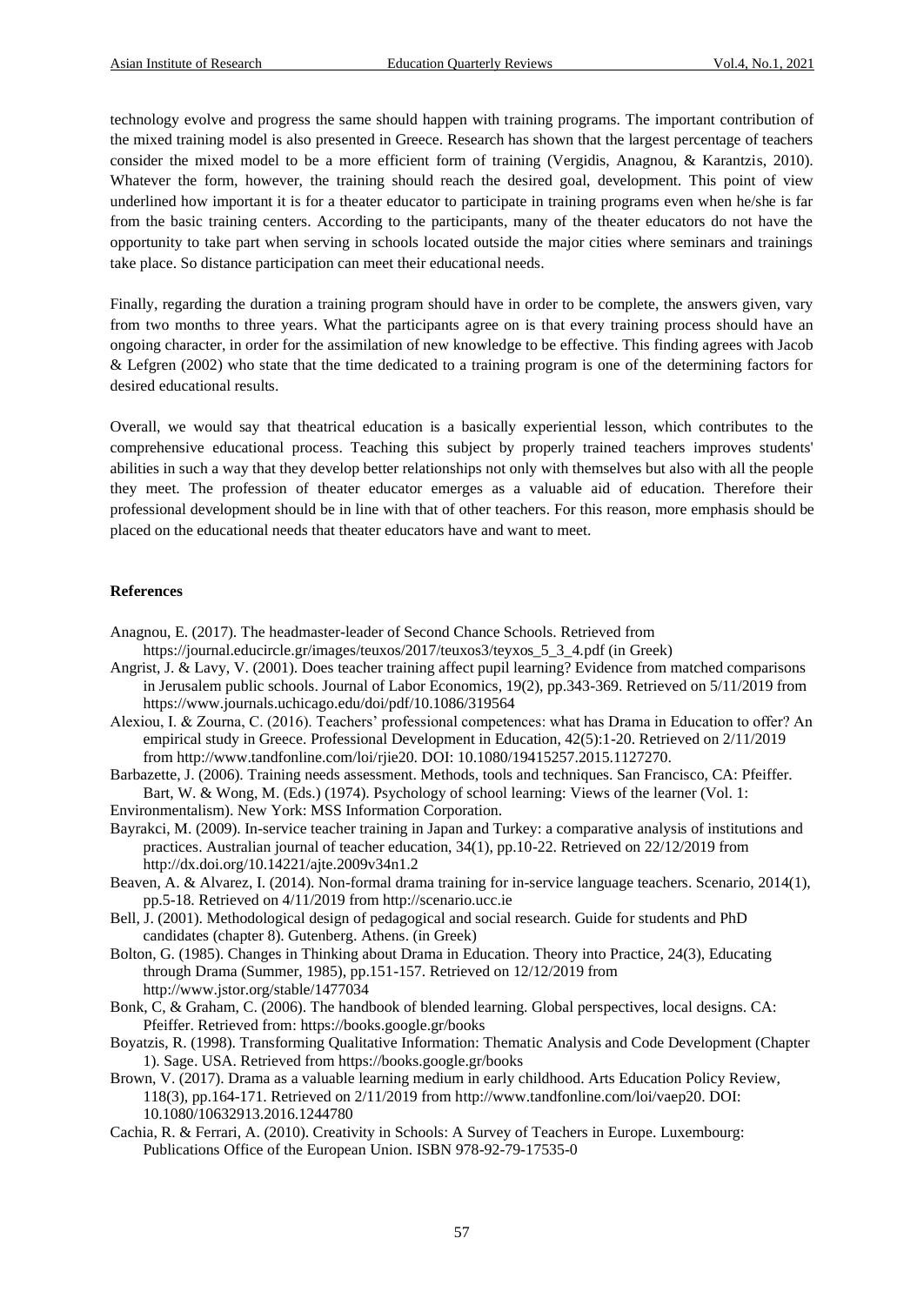- Calderhead, J. & Shorrock, B. (2005). Understanding teacher education. Case studies in the professional development of beginning teachers. Retrieved on 1/11/2019 from Taylor & Francis e-Library. ISBN: 0- 203- 26751-6
- Clarke, V., Braun, V. & Hayfield, N. (2006). Thematic analysis in Qualitative Psychology: A Practical Guide to Research Methods (3d ed.), (Chapter 10). London. Sage. Retrieved on 13/4/2020 from http://www.informaworld.com/smpp/content~db=all~content=a795127197~frm=titlelink.
- Creswell, J (2016). Research in education. Design, conduct and evaluation of quantitative and qualitative research (ed. In Greek X. Tsorbatzoudis). Athens: ION
- Cohen, L., Manion, L. & Morrison, K. (2007). Reseach Methods in Education (6th edition). Taylor & Francis e-Library. Retrieved on 24/2/2020 from https://gtu.ge/Agro Lib/RESEARCH%20METHOD%20COHEN%20ok.pdf
- Dawson, K., Cawthon, S. & Baker, S. (2011). Drama for Schools: teacher change in an applied theater professional development model. Research in Drama Education: The Journal of Applied Theater and performance, 16(3), pp.313-335. Retrieved on 5/11/2019 from http://dx.doi.org/10.1080/13569783.2011.589993
- Dewey, J. (1958). Art as experience (chapter 1.). New York. Capricorn Books. Dewey, J. (1986). Experience and Education. The Educational Forum, 50(3), pp.241-252. Retrieved on
- 21/11/2019 from http://dx.doi.org/10.1080/00131728609335764
- Falasca, M. (2011). Barriers to adult learning: Bridging the gap. Australian Journal of Adult Learning, 51(3), pp.583-590. Retrieved on 4/3/2010 from https://eric.ed.gov/?id=EJ954482
- Flannery, M. (1973). Aesthetic Education. Art Education, 26(5), pp. 10-14. Retrieved on 22/11/2020 from https://www.tandfonline.com/doi/abs/10.1080/00043125.1973.11652131?journalCode=uare20. Doi: 102307/3191840
- Fleming, M. (2012). Teaching drama in primary and secondary schools. An integrated approach. Routhledge. ISBN 1-85346-688-3
- Flynn, R. & Carr, G. (1994). Exploring Classroom Literature through Drama: A Specialist and a Teacher Collaborate. Language Arts, 71(1), THE ARTS (January 1994), pp. 38-43. Retrieved on 2/11/2019 from https://www.jstor.org/stable/41961930?seq=1&cid=pdf-reference
- Gokmenoglu, T., Clark, C., & Kiraz, E. (2016). Professional Development Needs of Turkish Teachers in an Era of National Reforms. Australian Journal of Teacher Education, 41(1), pp.113-125. Retrieved on 30/10/2019 from http://ro.ecu.edu.au/ajte/vol41/iss1/7
- Gould, D., Kelly, D., White, I. & Chidgey, J. (2004). Training needs analysis. A literature review and reappraisal. International Journal of Nursing Studies, 41(2004), pp.471–486. Doi:10.1016/j.ijnurstu.2003.12.003. Retrieved on 19/11/2019 from https://www.researchgate.net/publication/8584417
- Grammatas, Th. (2001). Didactics of theater (in Greek). Athens: Tipothito
- Gray, C., Pascoe, R., Wright, P. (2018). "I felt that I could be whatever I wanted": Pre-service drama teachers' prior experiences and beliefs about teaching drama. International Journal of Education & the Arts, 19(10). Retrieved from https://doi.org/10.18113/P8ijea1910
- Greenwood, J. (2011). Aesthetic Learning, and Learning through the Aesthetic in Key Concepts in Theater/Drama Education (ed. Schommann). Rotterdam: Sense Publishers.
- Hunt, G. (1986). Needs assessment in adult education: tactical and strategic considerations. Instructional Science, 15, pp.287-296. Retrieved on 17/2/2020 from https://link.springer.com/article/10.1007/BF00139616
- Jacob, B. & Lefgren, L. (2002). The impact of teacher training on student achievement: Quasi- experimental evidence from school reform efforts in Chicago. NBER, Working Paper No. 8916.
- James, W. B., & Gardner, D. L. (1995). Learning styles: Implications for distance learning. New Directions for Adult and Continuing Education, 1995(67), pp.19–31. Retrieved from
- https://onlinelibrary.wiley.com/doi/abs/10.1002/ace.36719956705. Doi:10.1002/ace.36719956705
- Kaufman, R & English, F. (1976). Needs assessment: A guide to improve school district management. Arlington, Va: American Association of School Administrators.
- Kotsiori, A. (2017). Art and education: The educational preferences of primary education teachers in the region of Athens. (Thesis, Hellenic Open University). (in Greek)..
- Maslow, A. (1954). Motivation and personality. New York: Harper & Row, Publishers, Inc. Retrieved on 18/11/2019 from https://www.eyco.org/nuovo/wp-content/uploads/2016/09/Motivation-and-Personality-A.H.Maslow.pdf
- Mason, J. (2003). Qualitative Researching (tr. E. Dimitriadou). (Ed. N. Kyriazi). Athens: Ellinika Grammata. (In Greek)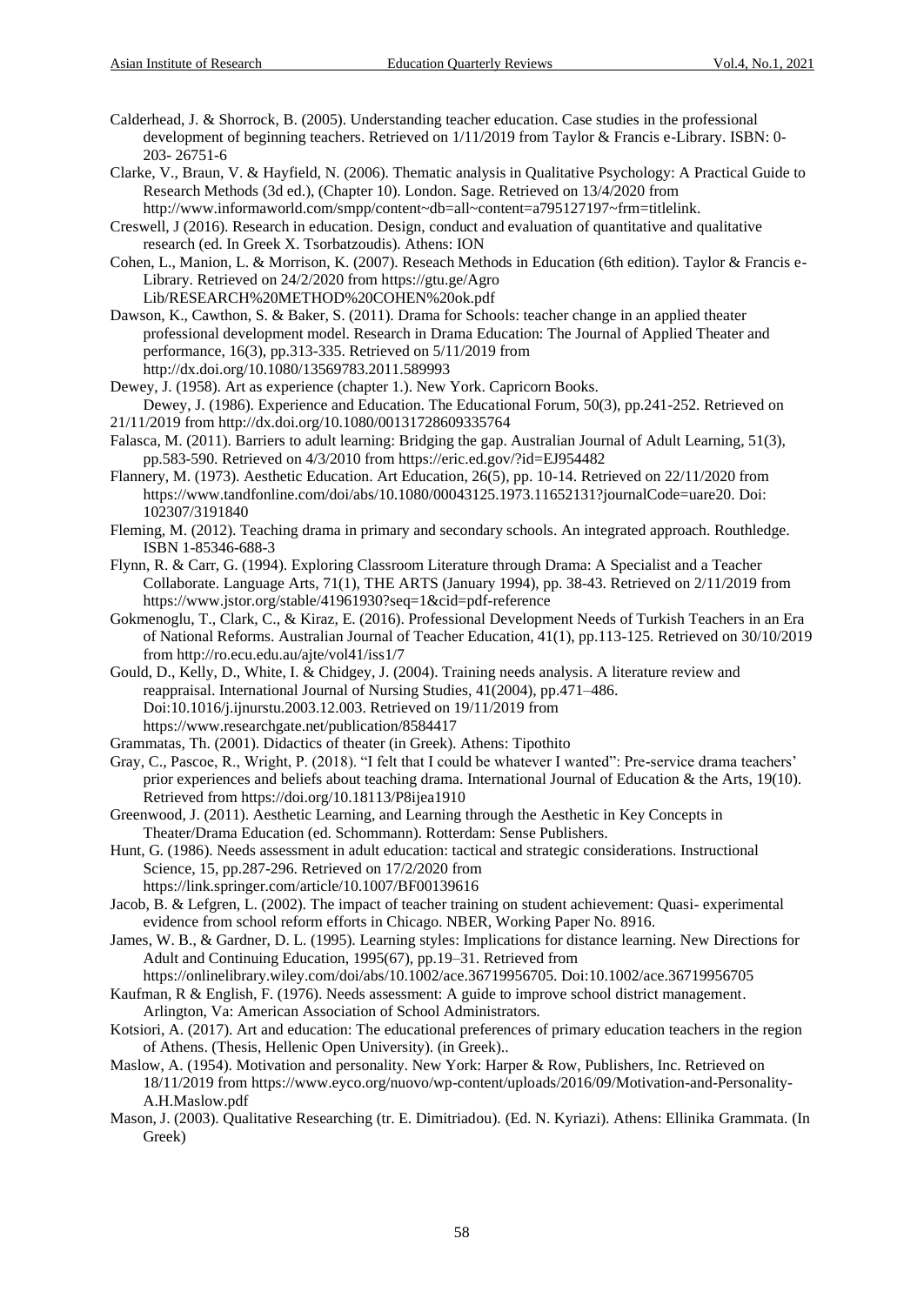Mavropoulos, A., Sipitanmou, A. & Pampouri, A. (2109). Training of Adult Trainers: Implementation and Evaluation of a Higher Education Program in Greece. International Review of Research in Open and Distributed Learning, 20(1). Retrieved on 3/3/2020 from https://doi.org/10.7202/1057984ar (in Greek)

Mclauchlan, D. (2011). What makes a great high school drama teacher?

In Key Concepts in Theater/Drama Education (ed. Schommann). Rotterdam: Sense Publishers. Moore, M. & Dutton, P. (1978). Training needs analysis: review and critique. Academy of Management Review, 3(3). Retrieved on 21/11/2019. Doi.org/10.5465/amr.1978.4305749

O'Toole, J. (2005). The process of drama. Negotiating art and meaning. Taylor & Francis e-Library. ISBN 0- 203-37217-4

Pavlou, Vasileios, Anagnou, Evaggelos, & Fragkoulis, Iosif. (2020), Training Needs of Primary School Theater Teachers: A Greek Case Study. In: Education Quarterly Reviews, Vol.3, No.4, 489-499.

- Roland (2010) Preparing Art Teachers to Teach in a New Digital Landscape. Art Education. 63(1), pp.17-24. Retrieved on 4/11/2019 from: http://dx.doi.org/10.1080/00043125.2010.11519049
- Schewe, M. (2013). Taking Stock and Looking Ahead: Drama Pedagogy as a Gateway to a Performative Teaching and Learning Culture. Scenario, 2013(1). Retrieved on 30/10/2019
- Scriven, M. & Roth, J. (1990). Needs assessment. Evaluation practice, 11(2). Retrieved on 17/2/2020 from https://journals.sagepub.com/doi/abs/10.1177/109821409001100207
- Sextou, P. (2002). Drama and theater in education in Greece: Past achievements, present demands and future possibilities. Research in Drama Education, 7(1), pp.93-101. Retrieved on 4/11/2019 from https://www.tandfonline.com/doi/abs/10.1080/13569780120113166?needAccess=true&journalCode=crde2 0. DOI: 10.1080/13569780120113166

Sfodouri, A. (2019). Opinions of Aesthetic Education teachers of the first grade about their problems and training needs. Investigate strategies to enhance participation in training. (Thesis, Hellenic Open University). (in Greek)

Shonmann, S. (2006). Theater as a Medium for Children and Young Observations People: Images and observations. The Netherlands: Springer.

Singh, H. (2003). Building blended learning programs. Educational Technology. 43(6). Pp.51-54. Retrieved on 6/11/2019

Stinson, M. (2009). 'Drama is like reversing everything': intervention research as teacher professional development. Research in Drama Education: The Journal of Applied Theater and Performance, 14(2). Pp.225- 243. DOI: 10.1080/13569780902868820. Retrieved on 8/11/2019

- Szecsi, T. (2008). Teaching Strategies: Creative Drama in Preschool Curriculum: Teaching Strategies Implemented in Hungary. Childhood Education, 85(2). Pp.120-124. DOI: 10.1080/00094056.2009.10523078. Retrieved 4/11/2019
- Tight, M. (2004). Key concepts in adult education and training. Taylor & Francis e-library. ISBN 0-203-74232- X
- Tsarbopoulos, K. (2018). Investigation of training needs of Physical Education teachers of Primary Education in relation to the motivations that push them and the obstacles they encounter during their training. (Thesis, Hellenic Open University). (in Greek)

Vallack, J. (2015). Theater as education. AARE Conference, Western Australia. Retrieved on 8/12/2019 Vergidis, D. (2015). Teacher training in Greece as a dimension of educational policy. Retrieved from doi:https://doi.org/10.12681/sas.871 (in Greek)

Vergidis, D., Anagnou, E. & Karatzis, I. (2010). The contribution of the investigation of training needs to the training of teachers: Comparative Interpretation of Results. "Major Teacher Training Program. Retrieved from https://www.esos.gr/sites/default/files/articles/meletes-erevnes/ermineia-apotelesmaton-epiporfotikonanagkon.pdf (in Greek)

Vergidis, D. & Karalis, A. (2008). Introduction to adult education (vol. C). Design, organization and evaluation of programs. Patras: Hellenic Open University. (In Greek)

Villegas-Reimers, E. (2003). Teacher professional development: an international review of the literature. Unesco: international institute for educational planning.

Wee, S. (2009). A Case Study of Drama Education Curriculum for Young Children in Early Childhood Programs. Journal of Research in Childhood Education. 23(4). P.p.489-501. Retrieved on 3/11/2019 from https://www.tandfonline.com/doi/abs/10.1080/02568540909594676

Weitz, M. (1972). What is Aesthetic Education? Educational Theater Journal. 24 (1). Pp.1-4. Retrieved on 22/11/2019 from http://www.jstor.org/stable/3205383

Wright, L. (1985). Preparing Teachers to Put Drama in the Classroom. Theory into Practice, 24(3), Educating through Drama (Summer, 1985), pp.205-210. Retrieved on 2/11/2019 from https://psycnet.apa.org/record/1986- 25756-001